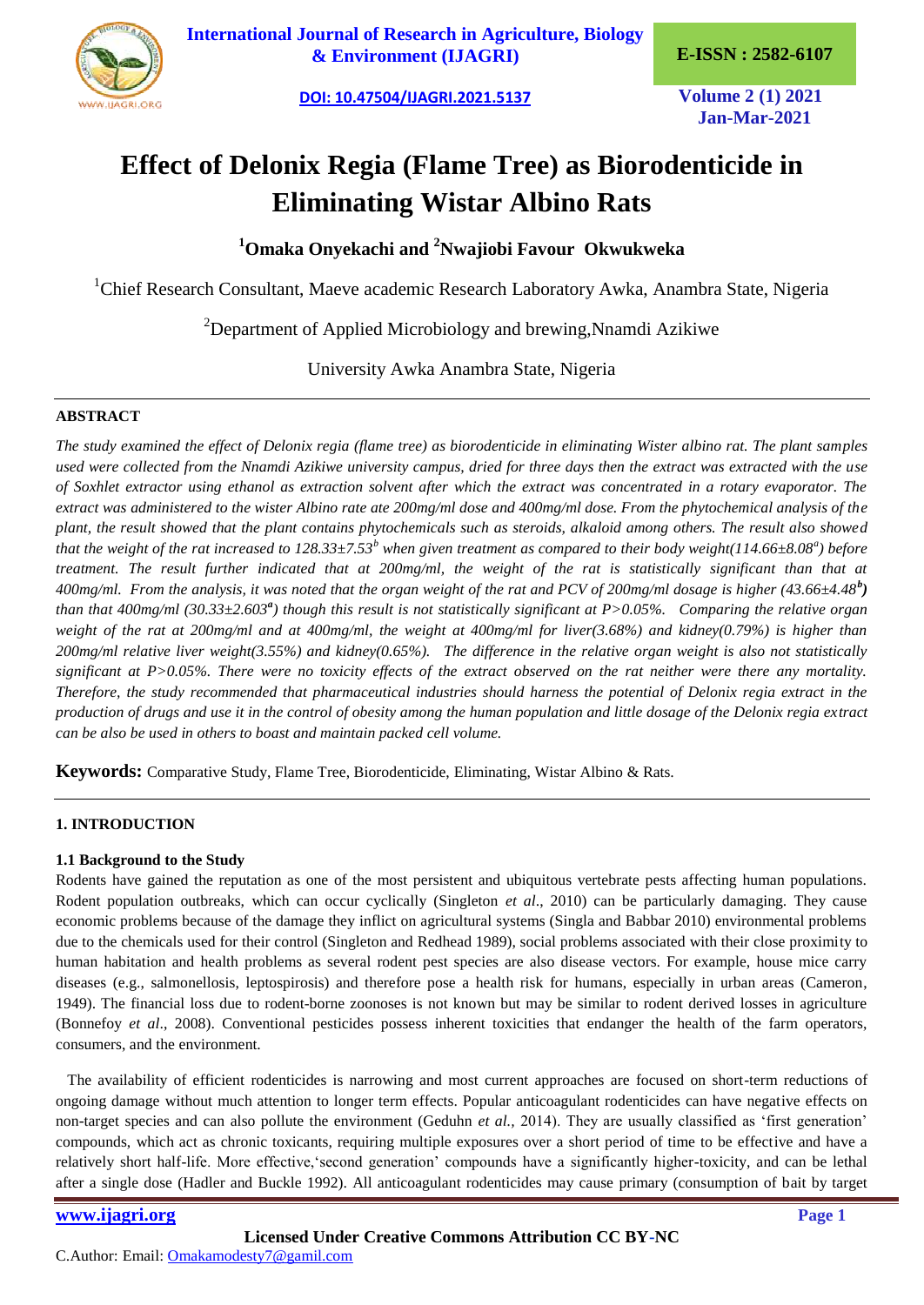and non-target species) and secondary poisoning (non-target species consume poisoned prey). Sometimes farmers prefer acute poisons; these types of rodenticides have a lower risk of secondary poisoning of non-target wildlife and effects are readily visible (Singleton *et al.,* 2007).

 Resistance to both first and more recently to some of the second generation compounds is a phenomenon which has been known since the 1960s (Buckle *et al*., 1994) and is an increasing problem for the use of anticoagulants rodenticides in crop and health protection. Such negative effects of conventional pesticides on human health led to a resurgence in interest in botanical pesticides because of their minimal costs and fewer ecological side effects. Plant extracts have been used as pesticides by humans since before the time of the ancient romans, a practice that continues to the present time with many of the plant species known to have pesticide properties. The use of toxic plants is especially prevalent in the developing countries, where plants grown locally are cheaper than the synthetic chemical pesticides (Gabr, 2005). Plants with strong smells act as repellents and can protect the crops nearby (Dubey *et al.,* 2011). (Singla and Parshad 2007) studied the antifeeding effects of neem-based formulation against *Rattus rattus*. (Kalandakanond-Thongsong *et al.,* 2010) evaluated the efficacy of chilli, wintergreen oil, bergamot oil, peppermint oil, and geranium oil as repellents in the circular open field against adult male Wistar rats.

## **1.2. Justification of the study**

Due to the negative health effect caused by chemical rodenticides, plants which are cheaper, available and environmental friendly as well as acting as a bio-rodenticides have to be investigated. This justifies the study.

## **1.3 Aim/Objective of the study**

The aim of the study is to investigate the effect of *Delonix regia* on wistar albino rats. Specific objectives are to investigate;

- (i) the phytochemical constituent of *Delonix regia*
- (ii) the effect of *Delonix Regia* on the body weight,
- (iii) the effect of *Delonix Regia* on packed cell volume
- (iv) the effect on *Delonix Regia* on liver and kidney of wistar albino rats.

# **2. LITERATURE REVIEW**

#### **2.1 Morphology of** *Delonix regia*

*Delonix regia* belongs to family *Fabaceae*, sub-family *Caesalpinioideae*. It is a tree which is upto 10-15m high, girth of upto 2 m with many branches and umbrella shaped crown. It has biparinnate, alternate, light green, feathery leaves, 10-25 pairs of pinnae and each having 12-40 pairs of small leaflets. Near the end of the twig are present 15-30cm long corymbs, which are borne laterally, each having loosely arranged slightly fragrant orange-red flowers, which literally cover the tree from May to June. Petals (5-6.5 cm, 2-3 cm wide) are broadly spoon shaped. The tree is native to Madagascar and has been widely planted for the last 150 years as a garden and avenue tree in both dry and moist regions of tropical India as well as in Nigeria. It is distributed in the countries like Brazil, Burkina Faso, Cyprus, Egypt, Eritrea, Ethiopia, India, Jamaica, Kenya, Mexico, Nigeria, Singapore, South Africa, Sri Lanka, Sudan, Tanzania, Uganda and United States of America. Light is required for its growth but under shade, it grows weakly and sparsely.

It grows in areas with both high and scanty rainfall. Trees are deciduous only where the dry season is long and pronounced. There is ample literature that emphasizes the traditional use of this plant in countries such as India, Bangladesh, Zambia and Cameroon.

Though some workers have also explored its bioactivities; yet there is meager experimental evidence for its traditional use. The phytochemicals in this plant possess diverse biological activities including protection against various pathogens. The enormous significance of the phyto-constituents in *Delonix regia* cannot be ignored and comprehensive insight into their function in various fields and the mechanisms operating behind them is essential. Beneficial bioactivities of *Delonix regia* such as antifungal, antibacterial, antioxidant, antiemetic, larvicidal, hepatoprotective, anti-diarrhoeal, anti-inflammatory, antimalarial, anthelmintic, antiarthritic, wound healing and anticarcinogenic potential, along with their experimental evidence and mode of action. There are a lot of uses of *Delonix regia* some this uses include it use as source of traditional medicine among others.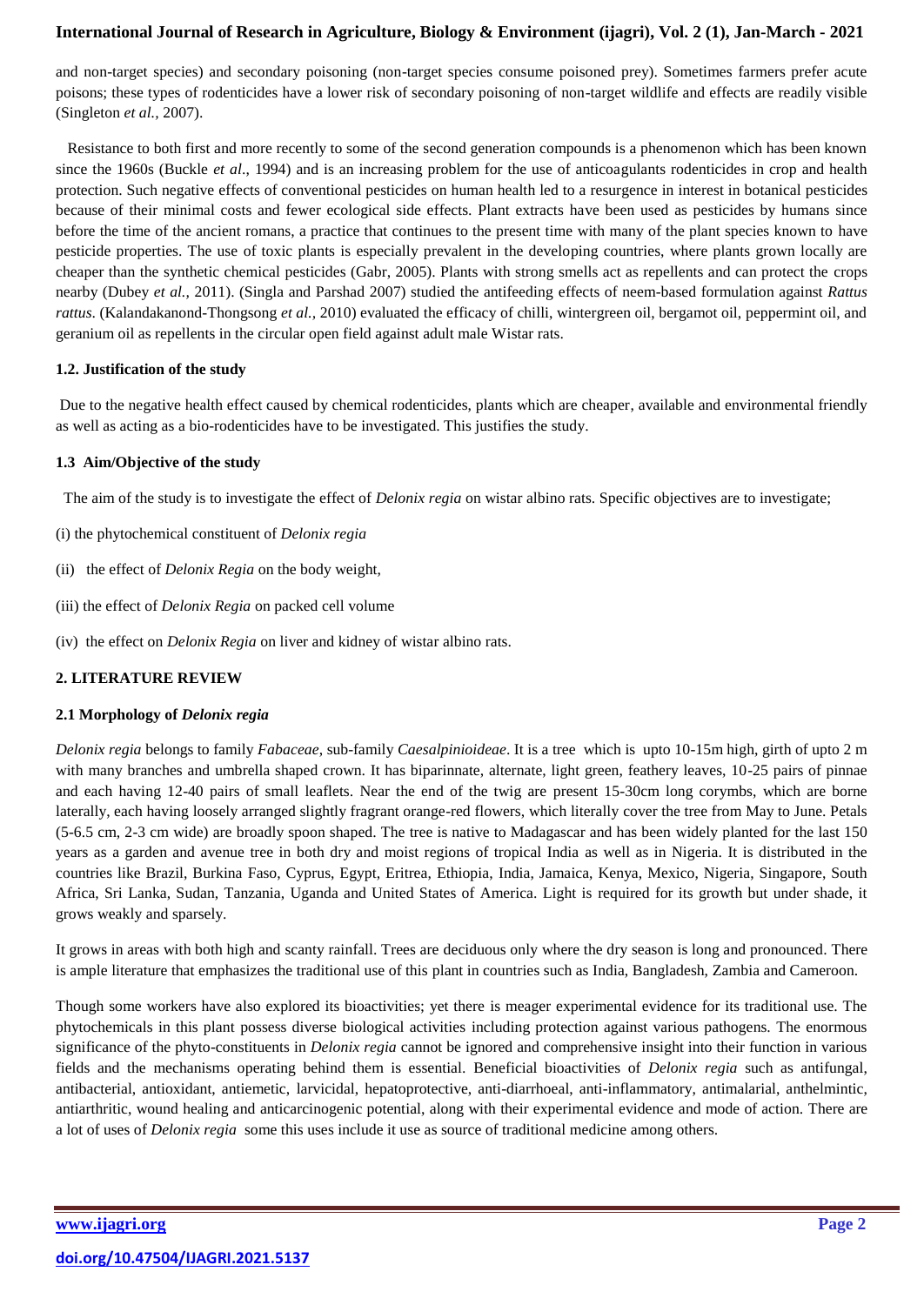## **2.2 Uses Of** *Delonix Regia*

In Shaiji community in Southwestern Bangladesh the flowers of *Delonix regia* is used for curing chronic fever (Halim *et al*.2007). During the study on the traditional medicines and herbal plants in Nigeria the flowers of Delonix regia was noted to possess antibacterial activity (Ode *et al.* 2011). The medicinal plants were used to cure wounds in Darikal Gaon of Tezpur, in Assam (North-East India). The leaves of *Delonix regia* have also been used to treat constipation, inflammation, arthritis and hemiplagia in Koothanoallur and Marakkadai, Thiruvarur district of Tamil Nadu, India (Rekha *et al*. 2013). The leaves and fruits are used in piles and helminthiasis in the areas of Pirojpur district, Bangladesh (Rahmatullah *et al.* 2010). The bark used as traditional fever remedy in Zambia (Fowler 2006). *Delonix regia,* an ethnomedicinal plant possessed antibacterial activity (Zahin 2010) The seeds are used in pyorrhea; the roasted and crushed leaves are wrapped in a cloth and inhaled just after scorpion bite; infusion of flowers are used in bronchitis, asthma and malarial fever. The leaves are also used in rheumatism and as purgatives. The plant has antirheumatic and sparmogenic potential. The bark showed antiperiodic, febrifuge potential; aqueous and ethanol extract of flowers were used against round worms (Khare 2007). It is also present in the list of traditional plants used by people of Bangangte region, Western Cameroon in the treatment of peptic ulcer (Noumi and Dibakto 2000). The water extracts of flowers were also used in traditional healthy beverages in several African counties.

## **2.3 Biological Activities** *Delonix Regia*

Many biological activity have been reported of *Delonix regia*. These are as follows:

## **2.3.1 Anti-Diarrhoeal Activity Of** *Delonix Regia*

The flowers of *Delonix regia* plant have been reported to have vivo anti-diarrhoeal activity. The experimental models used included castor oil induced diarrhea, prostaglandin E2 induced enter pooling and charcoal induced gastro intestinal motility test in Wistar albino rats. The 90% ethanolic extract of *Delonix regia* flower was used for activity. The flower of *delonix regia* shows the dose dependent antidiarrhoeal effect in all the treated groups (Shiramane *et al.,* 2011)

# **2.3.2 Anti-Inflammatory Activity of** *Delonix Regia*

The powdered leaves of the *Delonix regia* were used for the anti-inflammatory activity. The models for anti-inflammatory activity were the carrageenan-induced ran paw edema and cotton pellet granuloma. The ethanolic extract of leaves of *Delonix regia* shows significant activity at 400mg /kg in the both models when compared with standard group (Shewale *et al.,* 2011).

#### **2.3.3 Hepatoprotective Activity of** *Delonix Regia*

According to Ahmed et *al.,* (2011) methanol extract of aerial parts of *Delonix regia* in CCL 4 induced liver damage rats showed that e metabolic extract of aerial parts of *Delonix regia* possesses hepatoprotective activity against CCL 4 induced hepatotoxicity in rat.

#### **2.3.4 Wound Healing Activity of** *Delonix Regia*

The ethanolic and aqueous extracts of *Delonix regia* flowers posses effective wound healing as noted in Ahmed et *al.,* (2011) study.

#### **2.4 Phytochemical Constituents of Plant Extracts**

*Delonix Regiaa*, black pepper, curcuma long among other plant extract contain several chemical constituents such as alkaloids, tannins, flavonoids, saponins, steroids, glycosides and reducing sugars.

**Alkaloids***:* These are organic nitrogenous compounds that have complex molecular structures of good pharmacological activity thus, bitter in taste and mostly basic in nature (El-Olemyl*et al.,* 2010). These chemicals comprise up largest single class of secondary plant substances which contain one or more nitrogen atoms usually in combination as part of cyclic system. Alkaloids do not have an exact nomenclature but they are named as proto alkaloids, when they are without heterocyclic ring in their structures, pseudo alkaloids are those alkaloids with and without heterocyclic rings that are not derived from amino acids and the carbon skeleton is soprenoid, and true alkaloids, which are those that have heterocyclic rings in their structure. True alkaloids and photo alkaloids almost always have amino acids as their distal biosynthetic precursors and acetate is also incorporated in their structure. Alkaloids accumulate in actively growing tissues, epidermal and hypodermal cells, vascular sheath and latex vessels (Evans & Trease, 2011).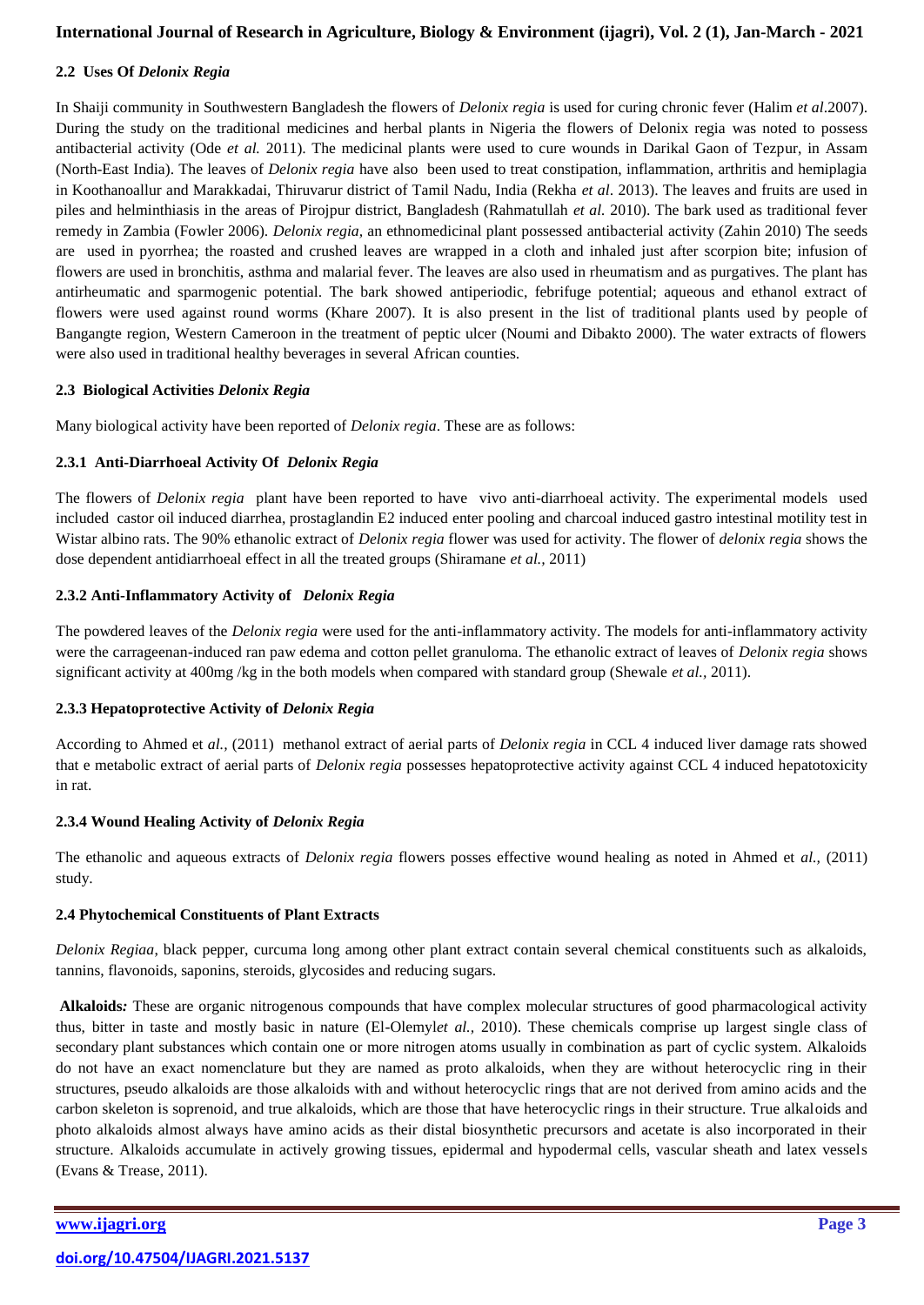Alkaloids are usually colourless, often optically active substance, most are crystalline but few are liquid at room temperature e.g. nicotine. The alkaloid quinine for example is one of the prodominant bitter substances known, and is significantly bitter at molar concentration of 1 X 105. The most common precursors of alkaloids are amino acids. Many alkaloids are terpenoids in nature and some (e.g Solanine, the steroidal alkaloid of the potato etc) are the best considered from the biosynthetic point of view as modified terpenoids. Others are aromatic compounds e.g. colchicines. Alkaloids are rich in the angiosperms families and are generally absent or infrequent in the gymnosperms, ferns and lower plants (Evans & Trease, 2009).

**Tannins:** The term tannins denote substances present in plant extracts which are able to combine with proteins of animal hides and convert them into leather. Tannins are widely distributed in plants and occur in solution in the cell sap, often in distinct vacuoles. Tannins are readily soluble in water or alcohol, given as stringent solution that is useful in medicine. They are also used with ferric chloride in compound inks of greenish black to bluish black colours. There are two main groups of tannins; namely, true tannins and pseudo tannins. The true tannins are complex phenolic compounds. They display the general properties of tannins and are precipitated by gelatine in a 1% aqueous solution. True tannins are further classified into two main classes; hydrolysable (pyrogallol) tannins (Ellagitannin and gallitannin), and condensed tannins (catechol and catechin). The pseudo tannins (gallic and ellagic acids) are simple phenolics that give some of the tests of tannins, but are not precipitated by gelatine.

Tannins have a therapeutic value as astringents, since; they are able to precipitate proteins. Through this effect they can be used to stop haemorrhage and to treat diarrhoea as well as local burns (EL-Olemyl*el al*., 2010).

**Flavonoids:** These are the largest group of naturally occurring phenols and they occur in the plant both in the free state and as glycosides. The flavonoids group may be described as a series of C6-C3-C6 compounds. The majority of flavonoids are characterized by containing linkage of the three carbon chain with one of the benzene rings. Flavonoids are widely distributed in nature, but are more common in the cell sap of higher plants. They usually constitute the yellow, red and blue pigments of flowers and fruits. Flavonoids are important in many industries such as fermentation of tea, tannins. Some flavonoids have fungicidal properties and are found to protect the plant against attack by pest and parasite (Evans and Trease, 2009).

**Saponins:** Saponins are one of the groups of glycosides found in many plant species with known foaming properties when mixed with water, allowing the formation of small stable bubbles. The amount of foam created by the crushed plant samples shaken with water in a jar is a good indication of the amount of saponins present. Saponins are normally broken down in the digestive system and are toxic when absorbed into the blood stream.

They are used in modern times in the manufacture of fire extinguisher foam, tooth paste, shampoos, liquid soap and cosmetics. It is also used to increase the foaming of beer soft drink. As glycosides they are hydrolysed by acids to give an agylcone (sapogenin) and various sugar and related uronin acids. The steroidal saponin and pertocyclicterpenoids have a glycosydial linkage at -C3 and have a common biogenetic origin through malvalonic acid and isoprenoid unit (Evans and Trease, 2009).

**Glycosides:** Glycosides are non-reducing substances, which on hydrolysis with reagents or enzymes yield one or more reducing sugars among the products of hydrolysis. The non-sugar part of the molecule is called the agylcone or

genin, and the sugar component, the glycone. The usual linkage between the sugar and agylcone is an oxygen linkage, connecting the reducing group of a sugar and an alcoholic or phenolic hydroxyl group of the agylcone.

Such glycosides, sometimes called O-glycosides, are the most numerous ones found in nature. Other glycosides however occur, e.g. S-glycosides and N-glycosides in S-glycosides, e.g. Sinirin, where the sugar is linked to the thiol group of the agylcone. In nglycosides (e.g. streptidine moiety of streptomycin and glucosamine), the sugar is linked to the amino group of the agylcone. There are also c-glycosides (e.g. barbalion) in which the sugar is linked to the agylcone by a carbon to carbon bond. All naturally occurring glycosides are of the β-type, although the α-linkage is found in some carbohydrates such as sucrose, glycogen and starch (Evans and Trease, 2009).

Glycosides occur widely in nature and occur in low concentration in nearly all plants. They occur not only in angiosperms but also in lower plants e.g. in Streptomyces species. Glycosides are found in all parts of the plant, in roots, bark, leaves, flowers, fruits and seeds. Much plant pigments responsible for the colour of flowers and fruits are glycosides. Glycoside formation may well be a method of storing certain organic compounds e.g. phenols. It was also suggested that, some glycosides have a role of defence against the invasion of the tissue by micro-organisms subsequent to wounding, since many agylcones are aseptic and hence bactericidal in character. Plant glycosides that are currently used in medicine, though not larger in number, are important drugs.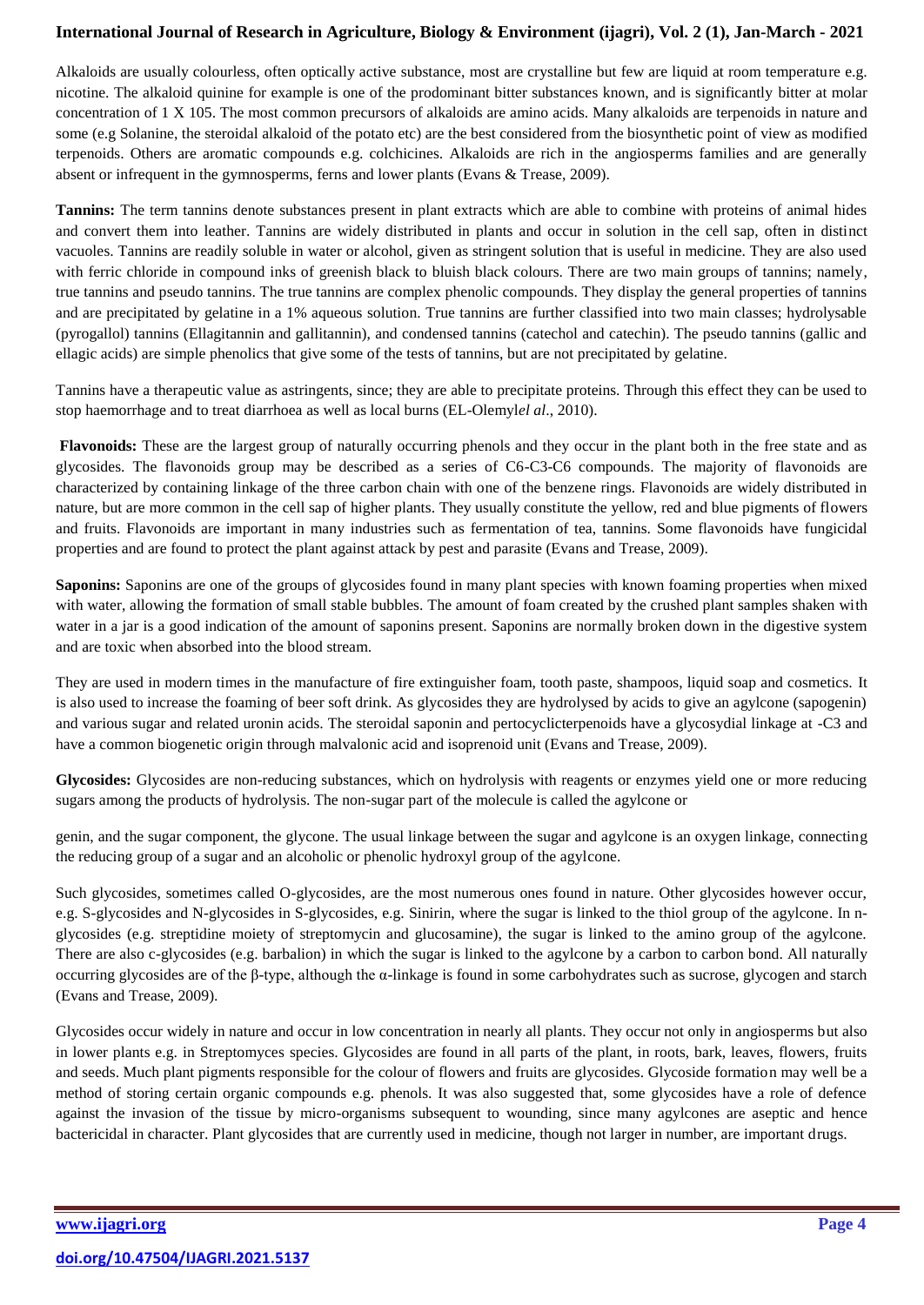Glycosides of medicinal plants such as *Delonix Regia* may be used as cardial stimulants (e.g. digitoxin and quabian or laxatives) Sinnosides and barbaloin or local irritants e.g. sinigrin or analgesics (silicon) and against capillary frugility (hesperidin) (Evans and Trease, 2009).

Phytochemical analysis of extracts from root, stem and seed of plant such *Delonix Regia* among others show that they contain reasonable amounts of phenolic compounds including biflavonoids (GB-1,GB-2), xanthones and benzophenones (Okunji*et al.*, 2017; Okoko, 2009). Their antibacterial activities are due to flavonoids especially biflavonoid type GB1 (Hong-xi and Song, 2011) and this has been demonstrated using methicillin-resistant *Staphylococcus aureus*(MRSA), vancomycin- resistant *enterococci* (VRE) (Han *et al*., 2015), *Lactobacillus spp*. (Owoseni and Ogunnusi, 2016) and *Streptococcuspyogenese* (Ogbulie *et al.,* 2017).

According to Afolabi *et al.,*( 2009) its antibacterial effects on *Streptococcus mutans* is another important organism involved in plaque formation. However, few reports are available on the antibacterial activities of plant on oral anaerobic species(Ndukwe*et al.,* 2015). Plant as a reservoir of effective chemotherapeutic agent can provide valuable natural drug and pesticides for effective and efficient management of human and plant disease. Some of the products of higher plants have been shown to be effective source of chemotherapeutic agent and provide renewable source anti-microbial infections of bio-degradable nature which are devoid of side effect (Farombi,2013).

Plant extracts such from *Delonix Regia* black pepper and curcuma long mostly contains the following chemical composition theophylline, phenolics, phlobaphens, epicatechin, D-atechin, tannic acid, sugar, cellulose and water (Sanibare*et al.,* 2009; Anon, 2011). Some plant extract such as Kola nuts contain caffeine, which may explain their popular use of some plant extract in energy tonics and they are also thought to enhance male potency. Kola is reported to have aphrodiasic, stimulant, and cardiotonic properties (Benjamin *et al.,* 2010). In the Kitchen, *curcuma longa* is an ingredient in food. It has effects similar to other xanthine containing herbs like cocoa, tea etc. However, the effect is distinctively different, producing a stronger state of euphoria and wellbeing (Benjamin *et al*., 2010). Some phytochemicals present acts as a bronchodilator, expanding the bronchial air passages (Jayeola, 2011; Kim, 2011). *Curcuma longa*, coconut and black pepper are also employed in the treatment of malaria and fever (Odugbemi, 2016). Experiments using animals indicate that some of this plant extract have analeptic and lipolytic properties and stimulate the secretion of gastric juices (GRIN,2017).

#### **2.5 Biochemical activities of** *Delonix Regia* **on wistar albino rat**

Rats were first used for experimental purposes in the mid 1800s. Strains were developed to study neuroanatomy, nutrition, endocrinology, genetics and behavior. The rat has short hair, a long naked tail, rounded erect ears, protruding eyes, a pointed snout with long whisker (vibrissae) and five toes on each foot. Albino rats have poor eyesight and depend on facial vibrissae and olfaction for sensory input. Rats have no gall bladder. Rattus norvegicus (brown rat) has a short tail compared to *Rattus rattus* (black rat), which has a much longer tail. Rats have a pair of incisors and three pairs upper and lower of molars. Molars are permanently rooted while the incisors have an open root and grow continuously. Due to this continuous growth of the incisors rats can have problems with incisor overgrowth when the upper and lower incisors do not meet properly (malocclusion). Malocclusion can be hereditary or follow trauma, disease or inappropriate diet and/or soft food. There is no permanent cure for overgrown teeth. The only treatment is to trim the teeth every 2-3 weeks, if malocclusion persists. Rats have a large horseshoe-shaped Harderian gland deep within the orbit. Secretions from the gland contain varying amount a reddish-brown porphyrin pigment depending on the physiologic state, age, strain and sex of the rat. The amount of secretions increases during stress and appears as 'red crusts' around the eyes and nostrils.

#### **2.6 Behavioural and reproductive Characteristic of Rat**

Rats are communal animals. Young are raised communally with shared nursing responsibilities. Males can be co housed as fighting rarely occurs among adults. Rats are burrowers and take advantage of that whenever the opportunity presented. They are nocturnal animals but adapt to their environments. Rats can inflict severe bite wounds and must be handled gently and with care to avoid biting.

#### **2.6.1 Reproduction**

Rats have two distinct cervices and uterine bodies. There are separate urethral and vaginal openings. There is a vaginal closure membrane, which is lost at puberty. The inguinal canal remains patent throughout life. Rats have an os penis or os clitoridis associated with external genitalia. Mammary tissue is widely distributed and may extend to the lateral and dorsal areas of the abdomen. Rats have a four to five-day estrous cycle, divided into characteristic phases: proestrus, estrus, metestrus and diestrus. The stage of the estrous cycle can be determined by vaginal cytology. Ovulation occurs at the end of metestrus. Receptive females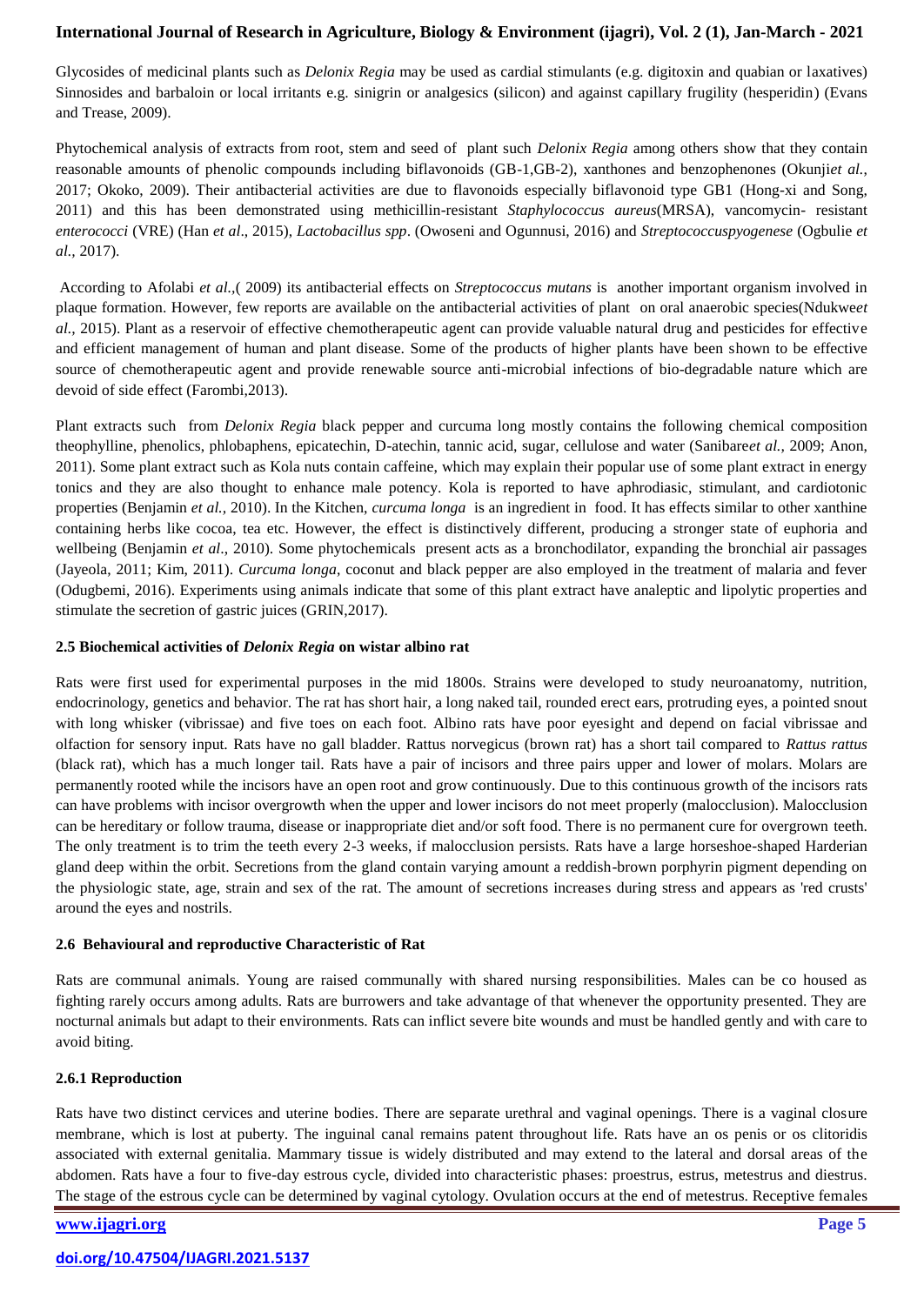exhibit lordosis when a downward pressure is applied to the pelvis. Such females will adopt a rigid posture with the hindquarters raised. Mating leads to formation of a vaginal plug. Plugs persist for 16-24 hours and may last as long as 48 hours.

#### **2.6.2 Rat Development**

The young rats are born incompletely developed (altricius). They are born hairless and their eyes open after 10-12 days. Young are weaned after 21 days. Puberty is attained at 7-9 weeks. Breeding onset is after 9 weeks and breeding life is 9-12 months. It may be preferable to replace breeders when they are 6-9 months old.

## **2.6.3. Pregnancy**

Pregnancy lasts 21-23 days. Females will build a nest prior to parturition if opportunity is provided. Birth usually occurs at night with 10-12 pups being born. Stretching and hindleg extension are usually signs of impeding birth. Babies are born either head or tail first (breech). The female usually eats the placenta. Delivery lasts 1-4 hours, if labor persists call a veterinarian (5-3713). There is a fertile postpartum estrus. Maternal antibody is transferred to the fetus in utero and to the newborn via colostrum.

## **2.7 Husbandry**

Rats are generally fed a diet containing low fiber (5%), protein (20%) and fat (5-10%). Feed may be pelleted or powdered. The pelleted feed is supplied as regular, breeder, certified, irradiated or autoclavable. Rats are usually supplied feed free choice and they eat 10-30 g a day (5 g/100 g body weight/day). Water is supplied free choice and they usually drink 20-50 ml a day (10) ml/100 g body weight/day). Water may be supplied using a bottle or automatic waterers, and may be further treated by reverse osmosis, ozone, ultraviolet radiation, hyperchlorination or acidification. Rat rooms are usually maintained at 30-70% relative humidity and a temperature of 18-26°C with at least 10 room air changes per hour. Rats are usually housed in standard shoebox cages with or without filter tops. Filter tops prevent cross contamination of rats limiting the spread of disease and keep facilities clean.

 Cages with filter tops may have a slightly higher temperature, relative humidity, carbon dioxide and ammonia than the room air. Microisolator tops provide even a higher level of protection than bonnet type filter tops, since they seal better. Static cages as described above are usually changed one to two times a week depending on cage density and housing style. In ventilated cages air is forced into the cage at up to 60 air changes per hour. This keeps the cage dry and reduces build up of ammonia and carbon dioxide. In such situations cages are changed once every 1-2 weeks. Ventilated cages may be kept positive or negative to room air depending on the study being performed. Rats are usually provided with bedding in the shoebox cages. Bedding can be paper, wood shaving, wood chips or corncob. In very rare instances rats are housed on wire floors. Housing on wire floors must be justified and approved by the animal care and use committee.

#### **2.8 Identification**

Rats should always be clearly identified on cage cards indicating protocol number, strain (using standard nomenclature), sex, age, supplier, investigator and contact person. A combination of marks made by an ear punch can be used to identify rodents as indicated in the figure. Procedures performed on the animal should be clearly indicated. Individual rats can be identified using ear punches, ear tags, tattoos, fur dyes, indelible mark on tail or microchips.

#### **2.9 Sexing**

Sex is determined using the anogenital distance. Males have a greater (1.5-2 times) anogenital distance than females as well as a larger genital papilla. In neonatal males the testis may be visible through the abdominal wall. Conspicuous bilateral rows of nipples are visible in females at about 9 days of age. Absence of testicles is not a useful criterion for sexing since the testis is retractable throughout life into the open inguinal canal

#### **2.10 Handling**

Rats should be acclimatized to handling (gentling) to reduce stress. Always talk quietly, move hands slowly and handle them frequently. Rats should be handled at the base of the tail using your fingers. Pick up rats by placing the hand firmly over the back and the rib cage and restraining the head with thumb and forefinger immediately behind the mandibles. Holding the rat upside down keeps it distracted and reduces the chances of biting. A variety of restraint devices are available to assist in handling rats. Handle rats at the base of the tail, restrain head with thumb and forefinger, holding upside down reduces chances of biting .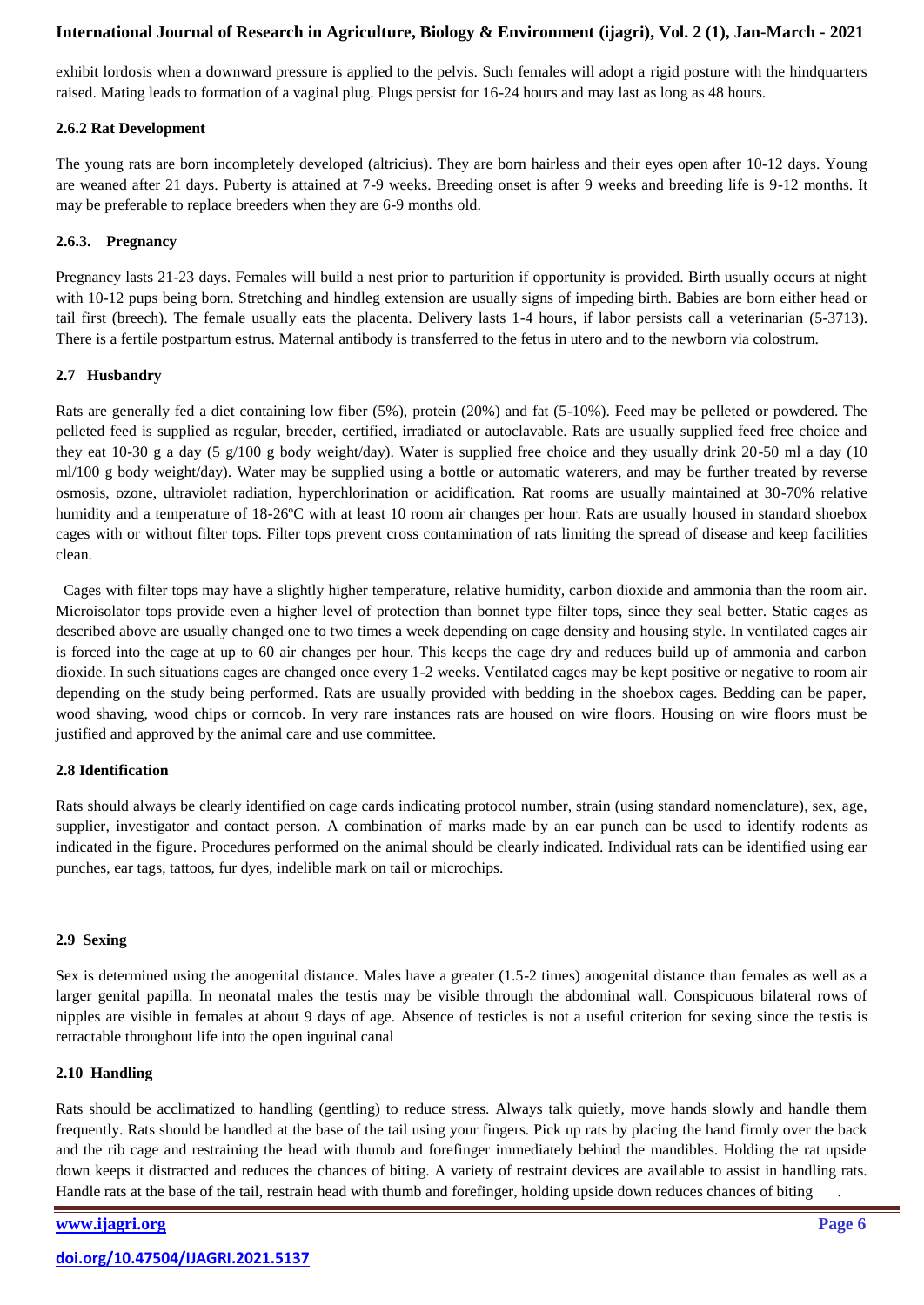## **2.11 Blood Collection**

An adult rat has a circulating blood volume of about 15-35 ml (5-7% of the body weight), however in older and obese animals this may be lower. Up to 10% of the circulating blood volume may be taken on a single occasion from a normal healthy animal on an adequate plane of nutrition with minimal adverse effect. Always make sure the animal has recovered safely from the procedure and give warm isotonic fluids. This volume may be repeated after 3-4 weeks. For repeat bleeds at shorter intervals, a maximum of 1% of an animal's circulating blood volume can be removed every 24 hours. Blood can be collected from several sites in the rat including tail vein, saphenous vein, retro-orbital sinus, brachial vessels, vena cava or cardiac puncture. Always ensure complete homeostasis before returning the rat to its home cage.

## **2.11.1. Tail**

It may be necessary to warm the tail by exposing it briefly to a heat lamp or placing it in a bowl of warm water. The rat should be restrained in a device for the collection. Blood can be collected from the tail vein (and artery) by making a snip in terminal =5 mm of the tail with a scalpel or sharp scissors. Stroke the tail gently with thumb and finger to enhance flow of blood into the collection vial. Because of the thermoregulatory function of the tail no more than the distal 3 mm should be taken at a time. At the end of the collection apply pressure to the cut end with a gauze bandage and ensure that blood has completely stopped flowing before returning the rat to the cage. A small nick can also be made at side of the tail 0.5 -2cm from the tail base to collect blood. A fine gauge needle introduced through the skin at a shallow angle can be used to withdraw blood from the tail vein. Apply a tourniquet around the base of the tail to aid in the collection. A butterfly catheter with only about 5 mm of tubing attached to it (rest cut off) may be used instead of a needle and syringe.

## **2.11.2 Cardiac Puncture**

Up to 10 ml of blood can be obtained from the heart of a deeply anesthetized rat in a terminal procedure. The most common approach is to lay the rat on its back and insert a 25 to 30 gauge needle attached to a 3-5 ml syringe just behind the xiphoid cartilage and slightly left of the middle. The needle should be introduced at 10-30 degrees from the horizontal axis of the sternum in order to enter the heart. Alternatively approach the heart laterally immediately behind the elbow at the point of maximum heartbeat.

#### **2.12 Administration of substances**

Materials to be administered to rats can be given orally e.g. in water or feed or injected systemically through a variety of routes. The average daily consumption of feed and water for an adult rat is 15-25 g and 30-50 ml respectively. The following volumes can be injected into rats safely: 2-5 ml subcutaneously, 0.1-0.2 ml intramuscularly (0.1 ml per site), 1.5-2.5 ml intravenously, 3-5 ml into the stomach and 3-5 ml intraperitonealy. Intramuscular injections are usually not recommended in rats because of the small muscle mass. A fine gauge needle should be used to make injections in the anterior thigh muscle. It is good practice to use a new needle each time you perform an injection.

#### **2.12.1. Gavage**

Oral gavage is performed using a ball ended feeding needle. Estimate the distance that the needle needs to be inserted into the rat (usually from the nose to the first rib) and mark it on the needle. Restrain the rat with the rat extended in a straight line to facilitate introduction of the gavage needle. Introduce the needle in the space between the left incisors and molars, and gently direct it caudally toward the right ramus of the mandible. The rat usually swallows as the feeding tube approaches the pharynx, facilitating entry into the esophagus. If the animal struggles or appears to be in respiratory difficulty withdraw the tube and begin all over again. Once the desired position is attained, inject the material and withdraw the syringe. Monitor the animal after the procedure to ensure that there are no adverse effects.

# **2.12.2 Subcutaneous Injections**

Subcutaneous injections are usually made into the loose skin over the neck or flank using a fine gauge needle. Insert the needle 5- 10 mm through the skin before making the injection. Lack of resistance to the injection is indicative that you are in the right location. Check for leak back especially if a larger volume is injected.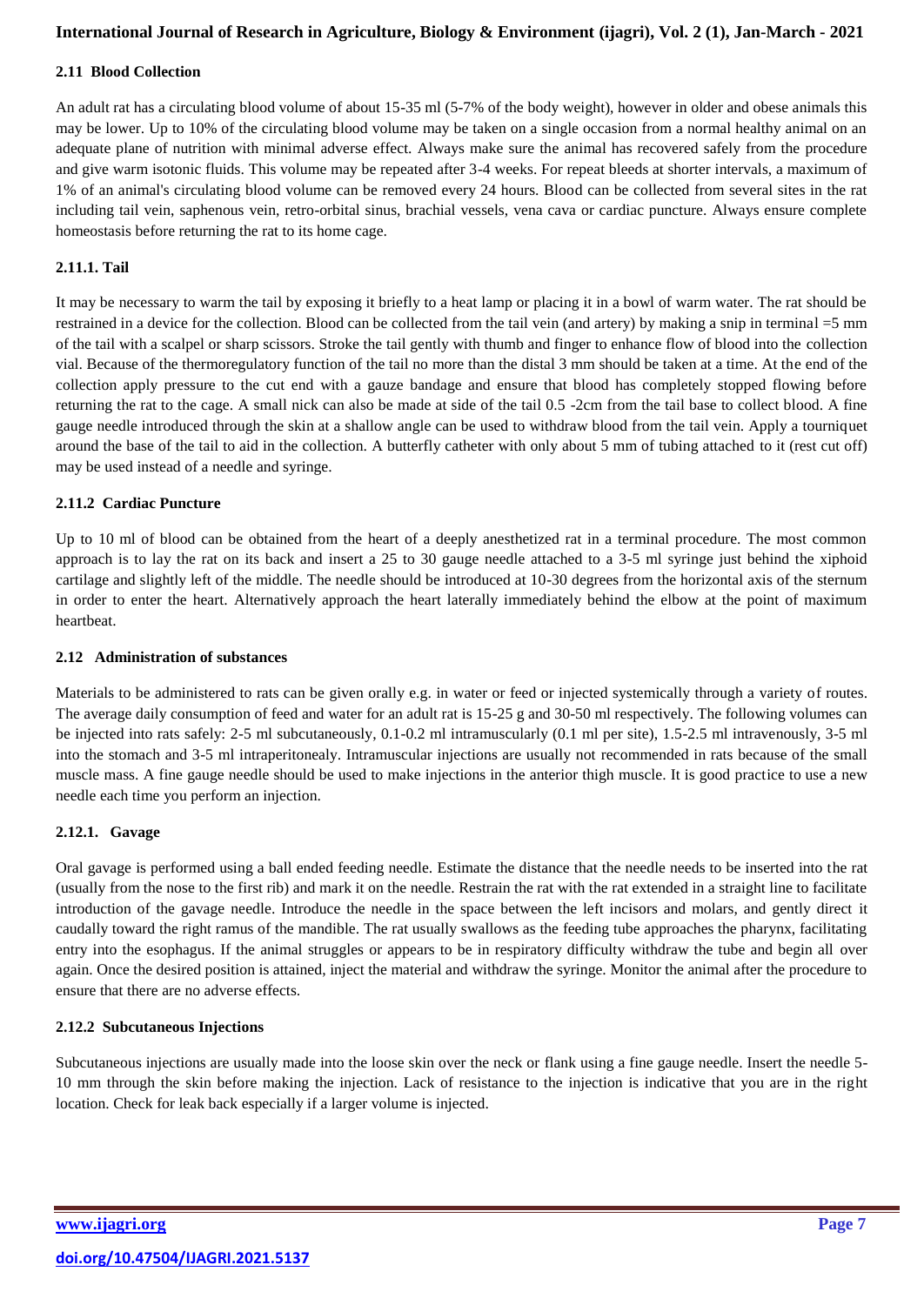#### **2.12.3. Intraperitoneal injections**

Intraperitoneal injections are usually made in the lower right quadrant of the abdomen. The rat is restrained with its head tilted lower than the body to avoid injury to internal organs or major blood vessels. After swabbing the lower right quadrant with alcohol, a fine gauge needle is introduced slowly through the skin, subcutaneous tissue and abdominal wall. Withdraw the syringe plunger to ensure that you are not in the bladder or intestines. If nothing is withdrawn inject the material slowly. If you accidentally enter the bladder or intestines withdraw and discard the needle and syringe.

#### **2.12.4 Intravenous Injections**

Intravenous injections are usually made into the dorsal tail vein. Warm the tail by immersing it in warm water or placing the animal under a heat lamp. The tail vein is easier to see in non-pigmented rats. A fine gauge needle should be used for this procedure.

#### **2.13 Packed cell volume (PCV)**

The haematocrit (Ht or HCT) also known as packed cell volume or erythrocyte volume fraction (EVF) is a volume percentage (%) of red blood cells in the blood (Purves *et al* 2014*).* It is normally about 40% of women and 45% of men. It is considered as an integral part of a person's complete blood count result along with haemoglobin concentration, white blood cell count, and platelet count. In mammals hematocrit is independent of body size.

#### **2.13.1 Measurement of packed cell volume**

The packed cell volume (PCV) can be determined by centrifuging heparinized blood in a capillary tube (open also known as microhematocrit tube) at 10000RPM 5 minutes. This separates the blood into layers. The volume of packed red blood cells divided by the total volume of the blood sample gives the PCV because a tube is used, this can be calculated by measuring the length of the layers (Hedin *et al* 1891).

 With modern lab equipment's, the hematocrit is calculated by an automated Analyser are not directly measured. It is determined by multiplying the red cell count by the mean cell volume. The hematocrit is slightly more accurate as the PCV includes small amount of blood plasma trapped between the red cells. An estimated amount hematocrit as a percentage may be derived by tripling the haemoglobin concentration in g/dL and dropping the units. The haemoglobin concentration is the measure used by Blood banks to assess the level of iron in the donor's blood (hedin *et al.,* 1891).

#### **2.14 Distribution and importance of albino rats**

The Norway rat , *Mus norvegicus* now *Rattus norvegicus* is the one mammal easily obtainable both wild and domesticated form Nowak in 1999 suggested that the Norway rat did not reach Europe until 1553 and the Americans until 1750. Albino rats are genetically mutated strain on brown and black currents and have played a major role in animal experimentation since its Inception Gregor Mendel reported his famous laws on mendelian inheritance in 1866 who go grandpa was the first scientist to confirm the validity of these laws in animals using some 15000 white colour Grey black and piebald rats between 1877 and 1885 the Albino rats were in fact the first animals to be domesticated for the purpose of scientific research the origin of albino rats remain unclear whether the common albino variety add a single or multiple origins or weather the colon is found in Europe are directly related to those now existing (kuramoto *et al* 2012).

# **3. MATERIAL AND METHOD**

#### **3.1 Study area**

The study was conducted in Maeve Academic Research Laboratory Awka,Anambra State Nigeria.

# **3.2 Collection of plant**

Freshly collected leaves of *Delonix regia* were gotten in front of Faculty of Agriculture at Nnamdi Azikiwe University. The plants were identified by a botanist in Nnamdi Azikiwe University before being analyzed.

# **3.3 Preparation of plant sample**

Freshly collected leaves of *Delonix regia* were cleaned using water and it was dried under room temperature for four days then grounded into powdery form. 109.2g powder of the leave was weighed and transferred into a volumetric flask where it was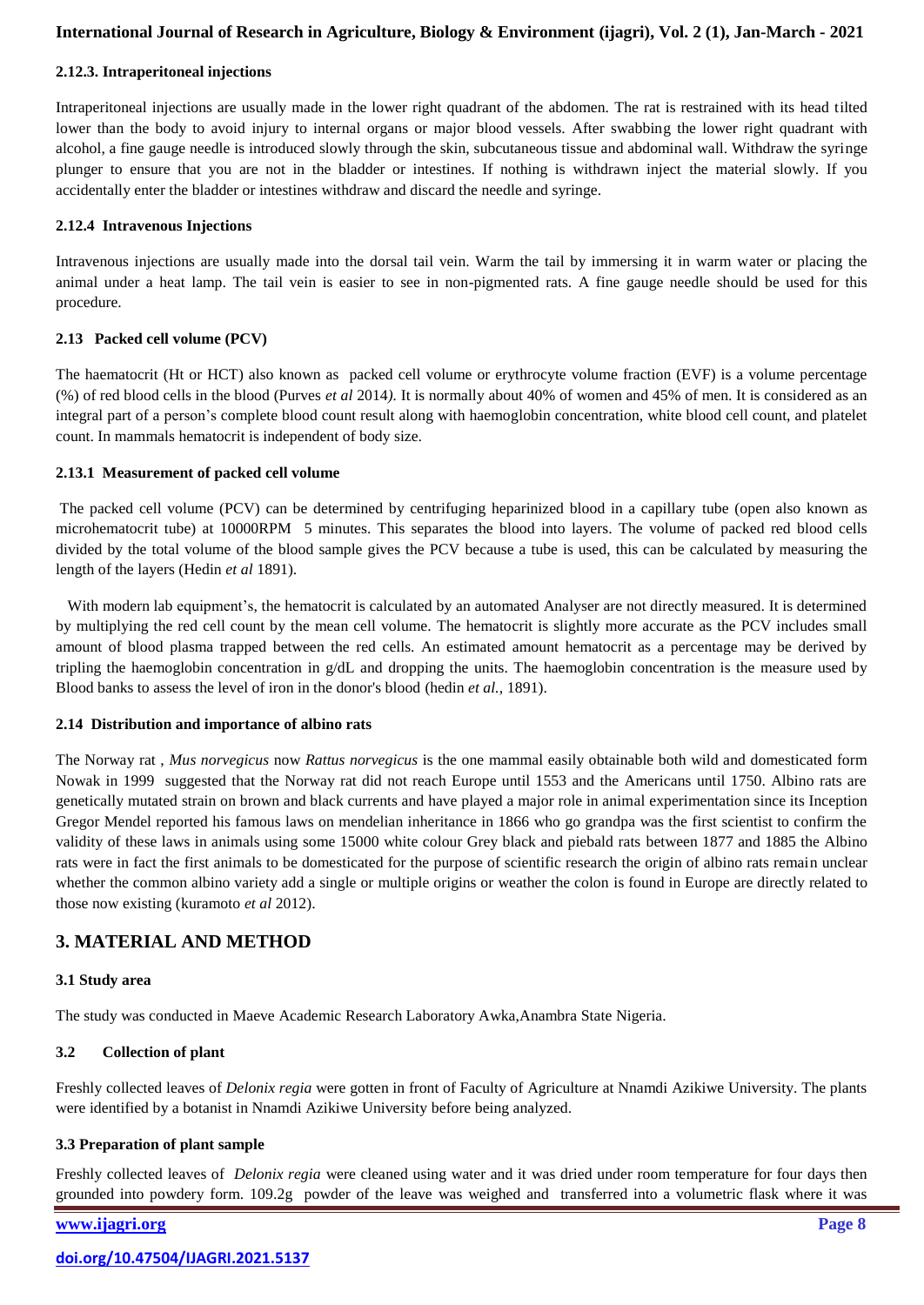macerated with sufficient amount of ethanol for 24hours. Extracted in Soxhlet extractor using ethanol as extraction solvent, then concentrated using rotary evaporator.

# **3.4 Experimental Animals**

Animals used in this study were purchased from Chris laboratory Awka and transported using a cage to Zoology animal house in Nnamdi Azikiwe University. Experiments were conducted on twenty-seven (27) healthy female albino rats weighing about 66g-133g. The rats were kept in an aluminum cages with beddings of clean wood shavings in a well-ventilated house at maintained at room temperature ( $26\pm1\text{°C}$ ) and 12hours light/dark cycles till the end of the experiment. Before each test, the rats were fasted for at least 12hours. All the animals had a free access to conventional laboratory rodent pellet diet standard for biomedical researches and a drunken water taps ad libitum. The rats were acclimatized to the Zoology animal house condition for One week prior to the experimental protocol to minimize any nonspecific stress.

# **3.5 Procedure for Phytochemical Screening**

Major metabolites classes such as alkaloids, Cardiac glycoside, Anthraquinone glycosides, flavonoids, Tannins, saponins, *steroids and terpenes* were screened according to the methods described by a guide to modern techniques of plant analysis, Medicinal Plants and Traditional Medicine in Africa and Pharmacognosy (Harborne,1973).

**Test For Phenol(Method of Harborne, 1973):** Two millilitre(2ml) of the extract was pipette into a test tube, few drops of dilute [ferric chloride](https://en.wikipedia.org/wiki/Ferric_chloride) solution is added. The formation of a red, blue, green, or purple coloration indicates the presence of phenols.

**Test for Alkaloids (Method of Harborne,1973):** Two millilitre(2ml) of the extract was pipette into a test tube The filtrate was carefully tested with Mayer's reagent(potassium mercuric iodide). yellow coloured precipitate indicates the presence of alkaloids.

**Cardiac glycoside (Method of Harborne,1973):Keller-Killani test-** To Two millilitre(2ml) of extract, few drops of glacial acetic acid was added, few drop 10 % ferric chloride and concentrated sulphuric acid were added. Appearance of reddish brown colour at the junction of the two liquid layers indicates the presence of cardiac glycosides.

**Anthraquinone glycosides (Method of Harborne,1973):** Borntrager's Test – To Two millilitre(2ml) extract dilute sulphuric acid was added, boiled and filtered. To the cold filtrate equal volume benzene or chloroform was added. The organic layer was separated and ammonia was added. Ammonia layer turns pink or red.

**Test for Flavonoids(Method of Trease,1999).**To Two millilitre(2ml) of extract, few drops ammonia solution was added. Appearance of yellow or orange color indicates the presence of flavonoids.

**Test for Tannins( Method Evans & Sofowora, 1993):** To Two millilitre(2ml) water extract of all plant parts, 2 ml of 10% ferric chloride solution was added in a test tube. Blue-black precipitate indicates the presence of tannins.

**Test for Saponin:** To Two millilitre(2ml) extract of the plant sample Two millilitre(2ml) distilled water was added in a test tube and vigorously shaken. Persistent froth volume or bubbles produced indicates the presence of saponin.

#### **Test for Steroids and Terpenes** *(Liebermann-Burchard reaction)*

To 2 ml extract of the samples, 2ml acetic anhydride and few drops concentrated sulphuric acid were added in a test tube. Bluegreen ring between layers indicates the presence of steroids and pink- purple ring indicates the presence of terpenes

# **3.6 Application of Plant Extract on Experimental Albino Rat**

Experimental albino rats were divided into three groups A, B and C consisting of 9 rats with 3 replicates each. Group A were give 200mg/ml dosage of plant extract, group B were given 400mg/ml dosage of the plant extract while group C were used as the control experiment. The treatment was given to the experimental rats for 10days.

#### **3.7 Hematology study**

The hematology indices that was studies included only package cell volume which is also called blood count. This was done using W.H.O (2013) method.in carrying this out, 1ml blood sample was collected from the albino rat and transferred into capillary tube then centrifuge at 200rmp for 5minutes. The ration of whole blood to blood plasma was read using hematocrit reader then recorded accordingly.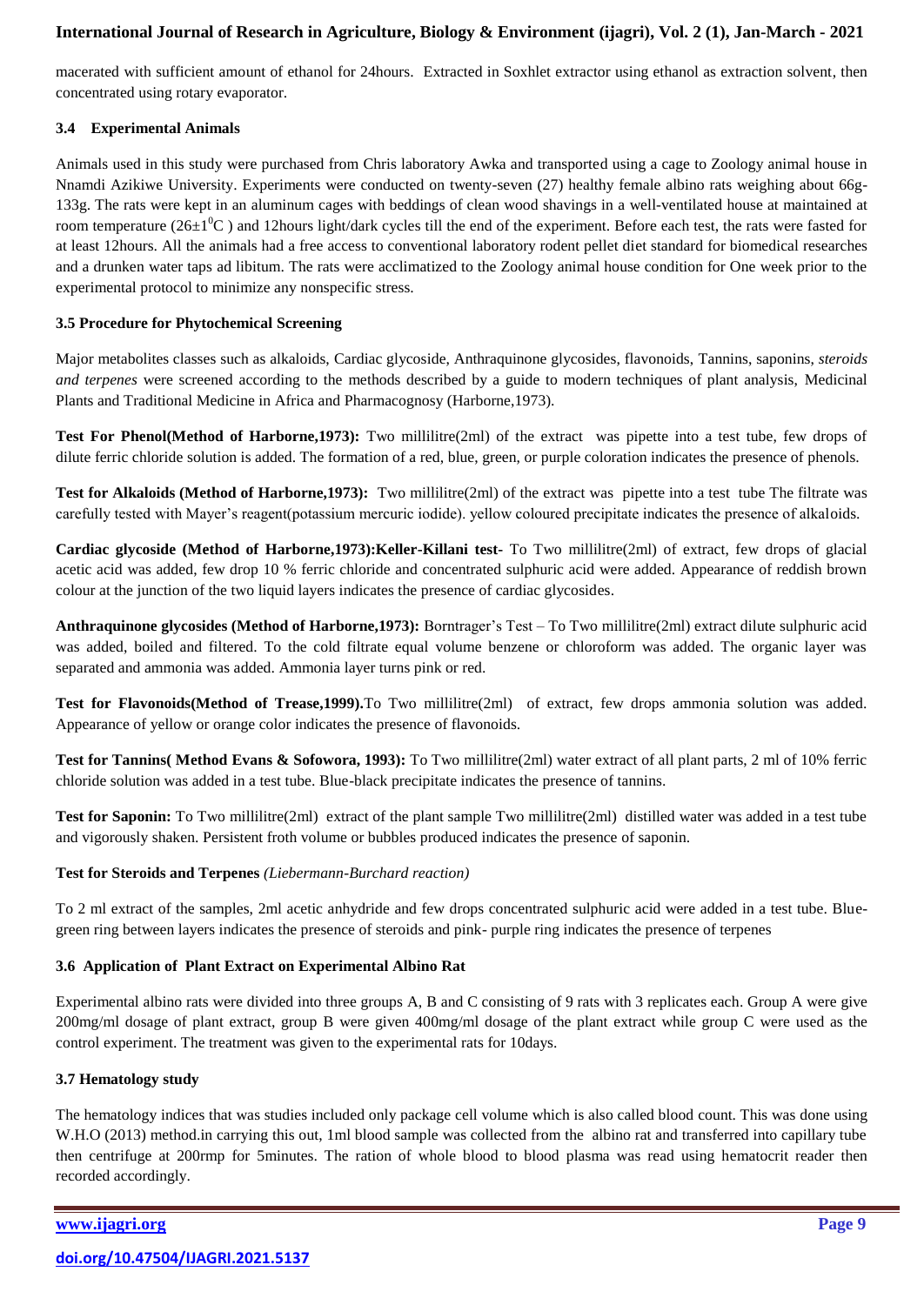#### **3.8 Toxicology Evaluation**

Experimental albino rats were observed for sign and symptoms such as weakness, dizziness, death among others then recorded accordingly. Acute toxicity was then calculated at LD200 and LD400 using the arithmetic method of Karber (1931) as shown below .

LD50 = LD100  $-\Sigma(a \times b)$  *n* 

**Where** 

 $n =$  total number of animal in a group.

 $a =$  the difference between two successive doses of administered extract/substance.

 $b =$  the average number of dead animals in two successive doses.

 $LD100 = Lethal dose causing the 100% death of all test animals.$ 

## **3.9 Histopathology study**

**Relative Organ weights :** Experimental albino rats organ analysis were done by examining the vital organs (liver and kidneys) . The vital organs were excised, cleaned of blood, weighed and examined microscopically for ulceration or any abnormalities and their relative weights calculated as: Relative organ weight - ROW (%) = weight of organ / body weight of rat  $\times$  100.

## **3.10 Statistical Analysis**

The data collected were subjected to one-way analysis of variance (ANOVA) to ascertain the level of toxicity significance of the treatment given at 0.05%.. Sigma plot statistical software package version 12 was used to run ANOVA analysis.

# **4. RESULT**

The result of the study were presented in table and interpreted accordingly as shown below.

| Group         | Replica        | <b>Weight Before</b> | Weight<br>after        | Weight after treat<br>at |
|---------------|----------------|----------------------|------------------------|--------------------------|
|               | te             | Treatment(g)         | treatment<br>at        | 400mg                    |
|               |                |                      | (200mg/ml)             |                          |
| $\mathsf{A}$  | R1             | 114                  | 124                    | 114                      |
|               | R <sub>2</sub> | 101                  | 118                    | 109                      |
|               | R <sub>3</sub> | 129                  | 143                    | 135                      |
|               |                | $x=114.66\pm8.08^a$  | $x=128.33\pm7.53^{b}$  | $X=119.33\pm7.965^a$     |
|               |                |                      |                        |                          |
| B             | R1             | 91                   | 124                    | 114                      |
|               | R <sub>2</sub> | 98                   | 118                    | 109                      |
|               | R <sub>3</sub> | 95                   | 143                    | 135                      |
|               |                | $X=94.66\pm2.02^a$   | $X=128.33\pm7.535^{b}$ | $X=119.33\pm7.96^a$      |
|               |                |                      |                        |                          |
| $\mathcal{C}$ | R1             | 83                   |                        |                          |
|               | R <sub>2</sub> | 114                  |                        |                          |
|               | R <sub>3</sub> | 82                   |                        |                          |
|               |                | $X=93.00\pm10.50a$   |                        |                          |
|               |                |                      |                        |                          |

|  |  | Table 1: Comparison of body weight before and after treatment of <i>Delonix regia</i> extract on albino rats |  |
|--|--|--------------------------------------------------------------------------------------------------------------|--|
|  |  |                                                                                                              |  |

#### **R1- R3 =replicate**

Rows with subscript **<sup>b</sup>**is statistically significant while that with **<sup>a</sup>**is not statistically significant.

Table 1 shows that the mean value before treatment is  $114.66\pm8.08$ , and after treatment it increased to  $128.33\pm7.53$  at  $200$ mg/ml. while that of treatment at 400mg/ml is 119.33±7.965 after treatment. Comparing the mean weight value, the mean weight of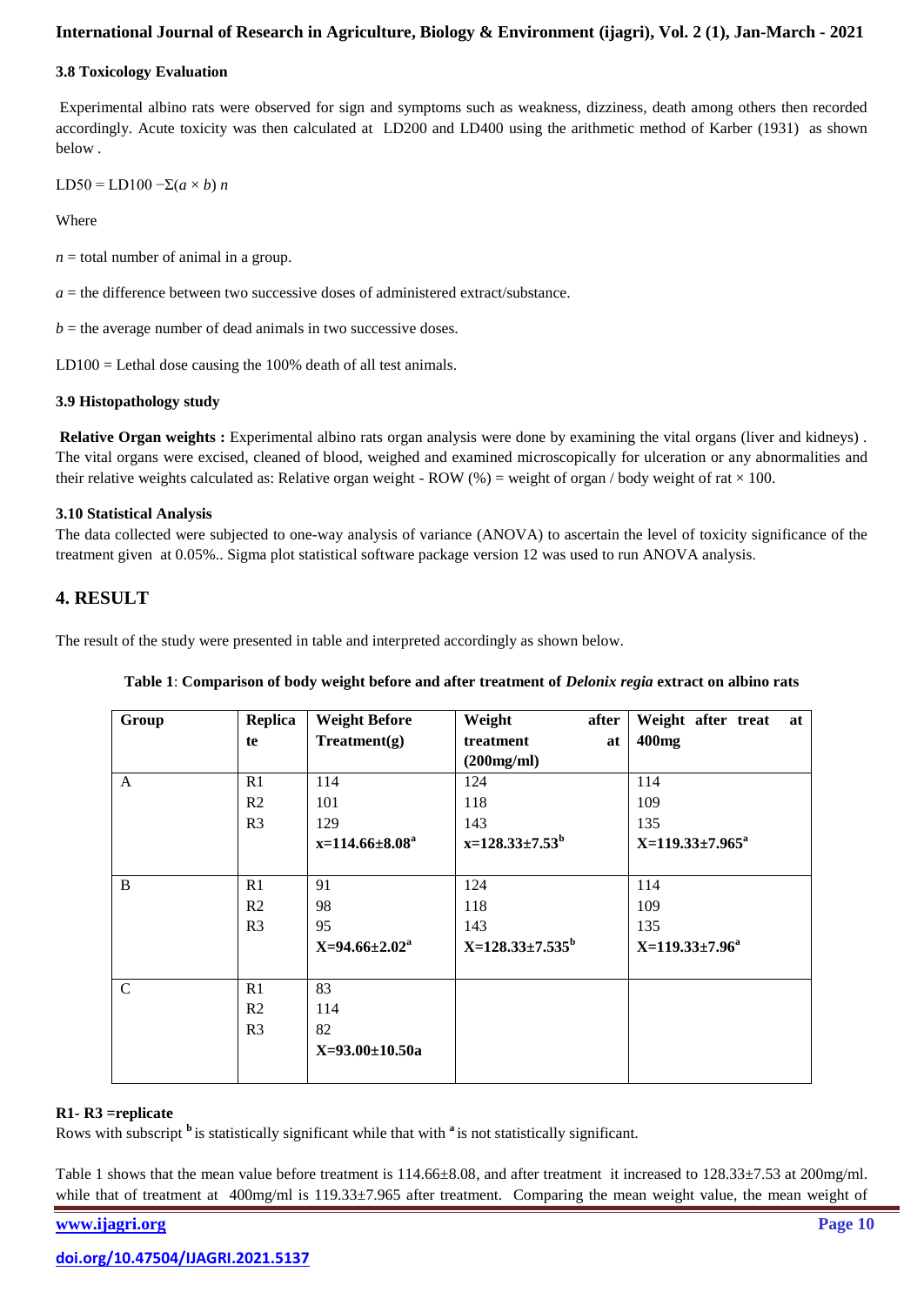200mg/ml treatment is higher than the mean weight before treatment and that of 400mg/ml weight. On the other hand, that of 400mg/ml treatment is more than that of weight before treatment . This result is an indication that the treatment has impact on the body weight of the rats in group A.

For group B rate, mean weight is  $94.66\pm2.02$ , weight of after treatment at  $200$ mg/ml dose of the extract is  $128.33\pm7.535$ , that of treatment at 400mg/ml is 119.33± 7.96. Mean weight of 200mg/ml treatment is higher than that of 400mg/ml and the mean weight before treatment. The mean weight of group C which is the control experiment is 93.00±10.50. Comparing this weight to the weight of treatment at 200mg/ml and 400mg/ml, there is a clear indication that the mean weight of treated are all higher than that of the control. This implies that the weight of the rat increased due to the treatment given.

#### **Table 2. Packed Cell Volume**

| Replicate      | $200$ mg/ml              | $400$ mg/ml         | control          | Pcv normal range               |
|----------------|--------------------------|---------------------|------------------|--------------------------------|
| R1             | 46                       | 35                  | 37               | 37.6                           |
| R <sub>2</sub> | 50                       | 26                  | 35               | 37.6                           |
| R <sub>3</sub> | 35                       | 30                  | 35               | 37.6                           |
|                |                          |                     |                  |                                |
|                | $X=43.66\pm4.48^{\circ}$ | $X=30.33\pm2.603^a$ | $X=35.66\pm0.66$ | $37.66 \pm 0.00 - 50 \pm 0.00$ |

Row with subscript **<sup>b</sup>** is statistically significant.

Table 2 shows that the mean PCV value for 200mg/ml is  $43.66\pm4.48^{\circ}$ , that of  $400$ mg/ml is  $30.33\pm2.603$  and control is 35.66±0.66 . When Compared to acceptable range, only rats given dosage of 200mg/ml treatment have PCV within the acceptable range. The mean PCV value for 400mg/l is less than the acceptable range as well as that of the control.

|             |                       | Sum of Squares | $\mathrm{d}\mathrm{f}$ | Mean Square | $\mathbf{F}$ | Sig. |
|-------------|-----------------------|----------------|------------------------|-------------|--------------|------|
|             | <b>Between Groups</b> | 8.167          | 1                      | 8.167       | .073         | .832 |
| A200        | Within Groups         | 112.500        | 1                      | 112.500     |              |      |
|             | Total                 | 120.667        | $\overline{2}$         |             |              |      |
|             | <b>Between Groups</b> | 32.667         | 1                      | 32.667      | 4.083        | .293 |
|             | Within Groups         | 8.000          | 1                      | 8.000       |              |      |
| <b>B400</b> |                       | 32.86          |                        |             |              |      |
|             | Control               | 234            | $\overline{2}$         |             |              | .851 |
|             | Total                 | 274.667        |                        |             |              |      |

# **TABLE 3: ONE Way ANOVA COMPARISON BETWEEN 200mg/ml And 400mg/ml**

Table 3 shows that between 200mg/l and 400mg/l there is no real statistical difference in their PCV value at P>0.05%.

# **4.1 Toxicology Evaluation**

Within the ten days ( one week three days) which the Experiment was conducted, there were no mortality of the albino rats and no physical signs of weakness, dizziness, among other toxic signs observed at lethal dose of 200(LD200) and 400(LD400) respectively for the two experimental group given treatment of *Delonix regia* extract at 200mg/ml and 400mg/ml respectively.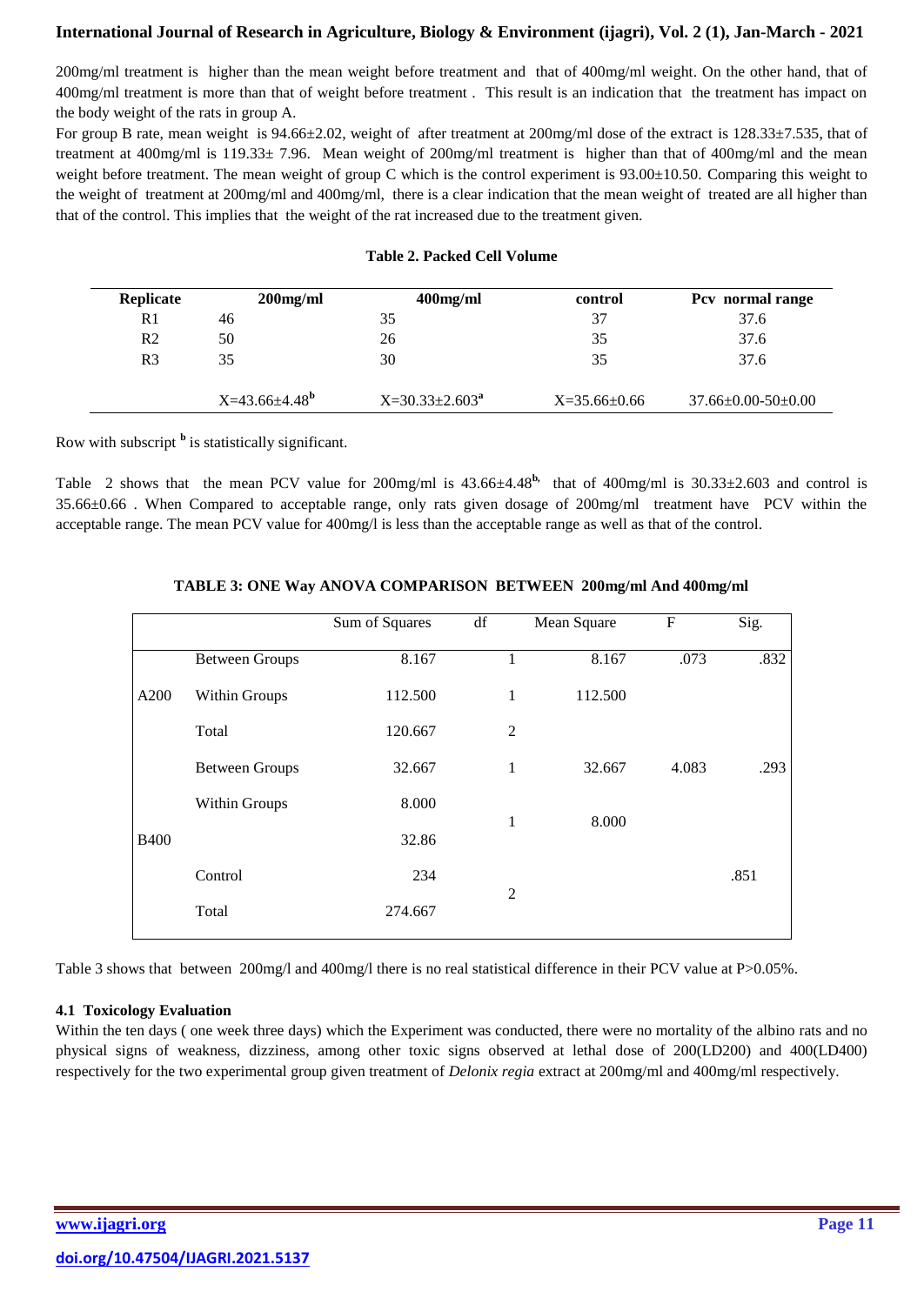## **4.2 Histology Evaluation**

| Organ                              | Group A Weight on<br>200mg/ml treatment | Group B Weight<br>$400$ mg/ml<br>on | Weight of control<br><b>Experiment</b> | Rang for albino<br>Tyrc rat strain |
|------------------------------------|-----------------------------------------|-------------------------------------|----------------------------------------|------------------------------------|
|                                    |                                         | treatment                           |                                        |                                    |
| Liver                              | 4.4g                                    | 4.2g                                | 2.9 <sub>g</sub>                       | 5.87g                              |
| kidney                             | 0.8 <sub>g</sub>                        | 0.9 <sub>g</sub>                    | 0.4g                                   | 1.397g                             |
| Relative organ weight<br>of Liver  | 3.55%                                   | 3.68%                               | 2.64%                                  | 3.173%                             |
| Relative organ weight<br>of kidney | $0.65\%$                                | 0.79%                               | 0.36%                                  | 0.758%                             |

**Table 4.2.1 Organ weights**

Table 3 shows that the liver and kidney weight of group A given 200mg/ml dosage of treatment are 4.4g and 0.8g respectively and are greater than the control experimental weight of 2.9g and 0.4g respectively for liver and kidney weight. Relative organ weight of the liver for group A is 3.55%, that of group B is 3.68% while that of experimental control is 2.54%. Comparing the organ weights of the both group to the standard range it can be seen that both the liver and the kidney for both groups are within the acceptable range of limit . The relative organ weight for the kidney for group A is 0.65%, for group B is 0.79% while for control is 0.36%. These values for both group A and B are also within the acceptable range from the result, the organ weight of group A given 200mg/ml dose of *Delonix regia* are all lesser than that of organ weight of rat given 400mg/ml dosage. On the other hand, the organ weights for group A and B are all greater than that of the control experiment. This implies that the treatment all had an effect on the organ weight of the albino rat.

| Phytochemical           | $Present(+)$ absent $(-)$ |
|-------------------------|---------------------------|
| Alkaloid                | $^{+}$                    |
| Anthraquinone glycoside |                           |
| Cardiac glycoside       | $^{+}$                    |
| Flavonoid               | $^{+}$                    |
| Phenol                  | $^{+}$                    |
| Saponnin                | $\pm$                     |
| Steroid                 | $\pm$                     |
| Terpenes                |                           |

#### **Table 4.2.2 :Phytochemical constituent of** *Delonix regia*

Table 4.2.3 shows that *Delonix regia* extract contain phytochemical such as alkaloid, cardiac glycoside, flavonoid , phenol, saponnin, steroid but do not contain anthraquinone glycoside and terpene.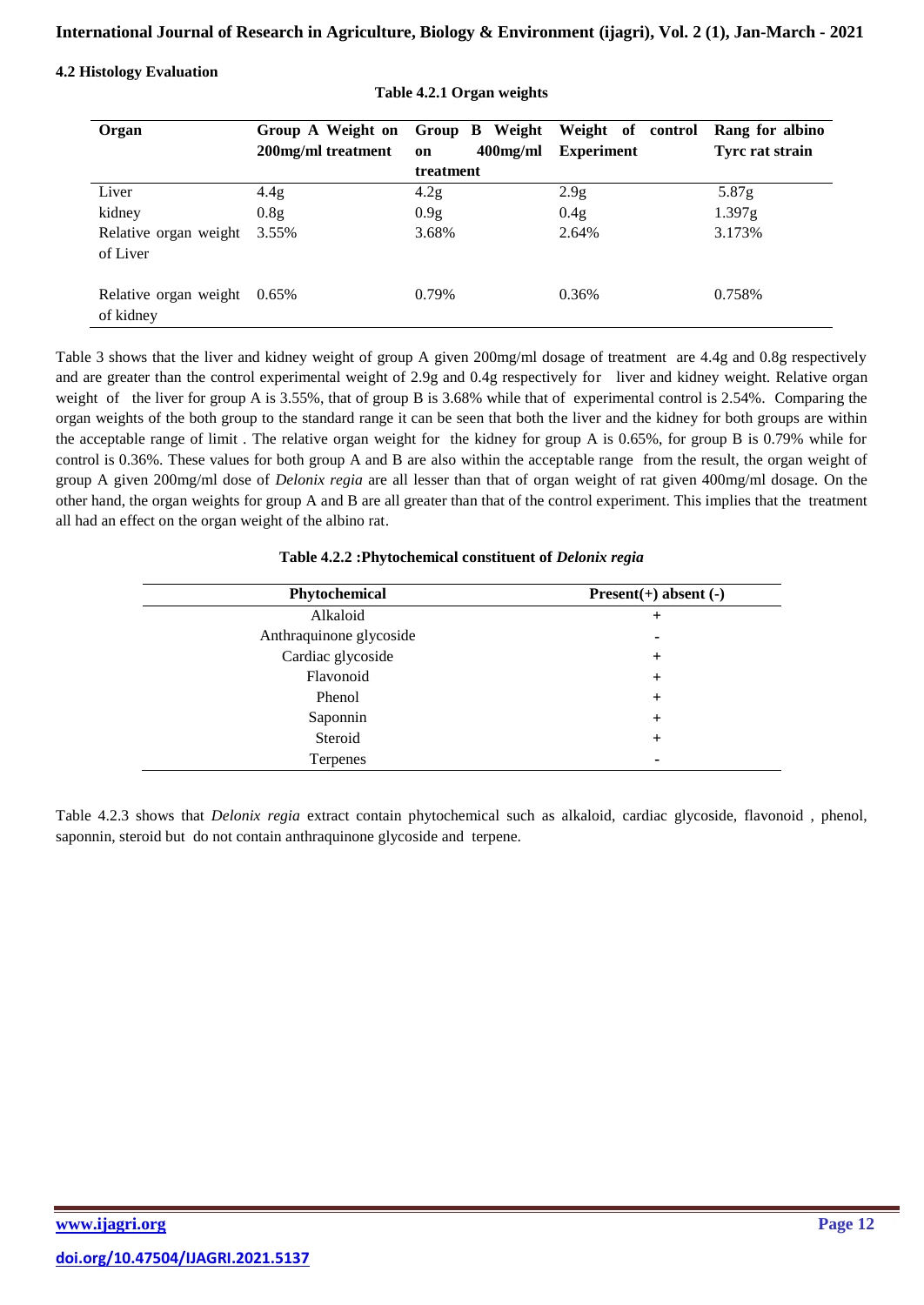

A:Liver of Group Given 200mg/ml(10X) :B: Liver of group given 400mg/ml(10X)



Kidney of Group Given  $200$ mg/ml(10X) Kidney of Group Given  $400$ mg/ml(10X)





C: Control (10x)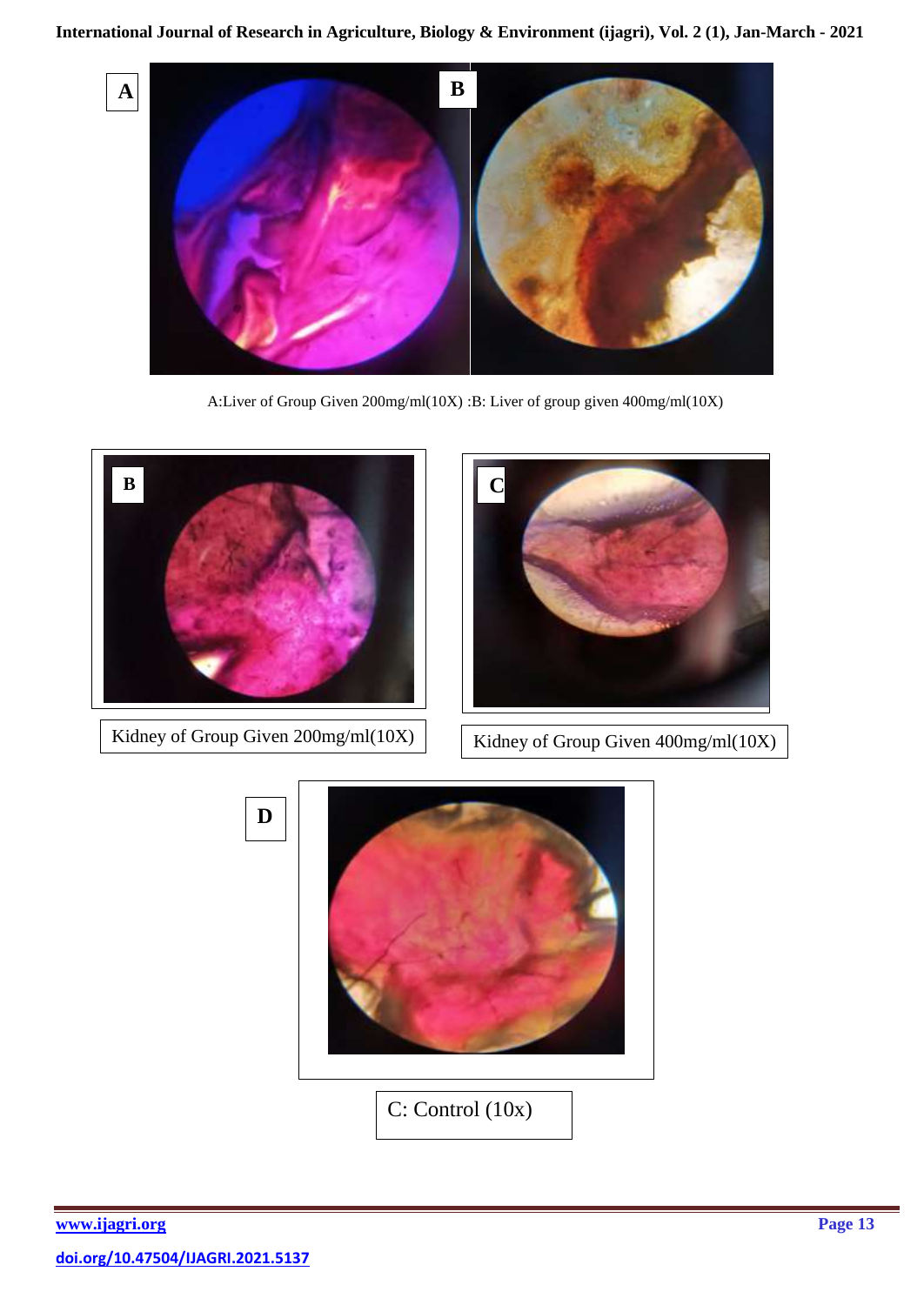# **5. DISCUSSION, CONCLUSION AND RECOMMENDATION**

# **5.1 Discussion**

The finding from the study indicated that *Delonix regia* extract at 200mg/ml increases the body weight of albino rat but at higher concentration of 400mg/ml, the extract reduces the body weight of the rats. This implies that at lower dosage, the *Delonix regia* extract gives better result as compared to when it is administered at high dosage. High dosage of 400mg/ml also have a deteriorating effect on the blood count known as packed cell volume while at the dosage of 200mg/ml, the blood count is not reduced but maintained at the acceptable medical range needed for good growth and development of the rat. It was also noted from the finding of the study that *Delonix regia* extract contain phytochemical such as alkaloid, cardiac glycoside, flavonoid , phenol, saponnin, steroid while anthraquinone glycoside and terpene are absent. This finding agree with the finding of Ode *et al.* (2011) who in his study reported that *Delonix regia* contain phytochemicals which have antibacterial activities and contribute to good health.

It was also noted from the findings of the study that both organ weight and relative organ weight of rat given treatment dose of 200mg/ml out performed well in weight as compared to the organ relative weight of the experimental control and that of 400mg/ml dosage. This also suggests that at high concentration of *Delonix regia* extract, the organ weight of rat is reduced while at 200mg/ml organ weight increases. This means that at lower dosage of the extract, the level of toxicity is inconsequential but at higher dosage, it has some level of consequence on the health of the albino rat. This finding corroborate with the finding of Ahmed et *al.,* (2011) who reported that methanol extract of aerial parts of *Delonix regia* in CCL 4 induced liver damage rats showed that e metabolic extract of aerial parts of *Delonix regia* possesses hepatoprotective activity against CCL 4 induced hepatotoxicity in rat. The finding also agree with the finding of Ahmed et *al.*, (2011) who also said that ethanolic and aqueous extracts of *Delonix regia* flowers possess effective wound healing.

The finding also showed that when at lower dose of 200mg/ml and as well as at 400mg/ml there is no sign of toxicity that are easily noticed physically with respect to toxic signs like body weakness, dizziness among others. Therefore, it may be inferred that toxicity of *Delonix regia* extract can only be physically noticed at higher dosage above 400mg/ml. From the toxicology evaluation, findings showed that at 200mg/ml and 400ml/ml, there are no lethal effect on the rat.

## **5.2 Conclusion**

Evidence from the study has shown that *Delonix regia* extract at lower dosage do not have any significant implication for rat and as well on man when consumed. Rather it contributes to the wellbeing of the organism that utilizes the *Delonix regia* extract. But on the other hand, when *Delonix regia* extract is being consumed at high dosage, it has a significant negative impact on the packed cell volume as well as on the organ weight and general body weight. This means that a lower dosage of it is far more better than higher dose. Hence, the need of adequate care when being injected either orally or through any means into the body.

#### **5.2: Recommendation**

Based on the findings of the study, the followings are recommended .

- 1. Pharmaceutical industries should harness the potential of *Delonix regia* extract in the production of drugs and use it in the control of obesity among human population.
- 2. Little dosage of the *Delonix regia* extract can be also be used in other to boast and maintain packed cell volume.

# **REFERENCES**

Arjariya A and Chaurasia K.(2009) Some medicinal plants among the tribes of Chhatarpur district (M. P) India. *Ecoprint* 16:43- 50.

Bonnefoy, X., Kampen, H. and Sweeney, K. (2008). *Public health significance of urban pests. WHO, Copenhagen: 1–56920) Buckle, A., Prescott, C., Ward, K. (1994). Resistance to the first and second generation anticoagulant rodenticides-a new perspective. In*: Halverson WS, Crabb AC (eds) Proceedings of the 16th Vertebrate Pest Conference, Santa Clara. University of California, pp 138–141

Cameron, T. (1949) Diseases carried by house mice. *Canadian Journal Camp Med Vet Sci* 13:262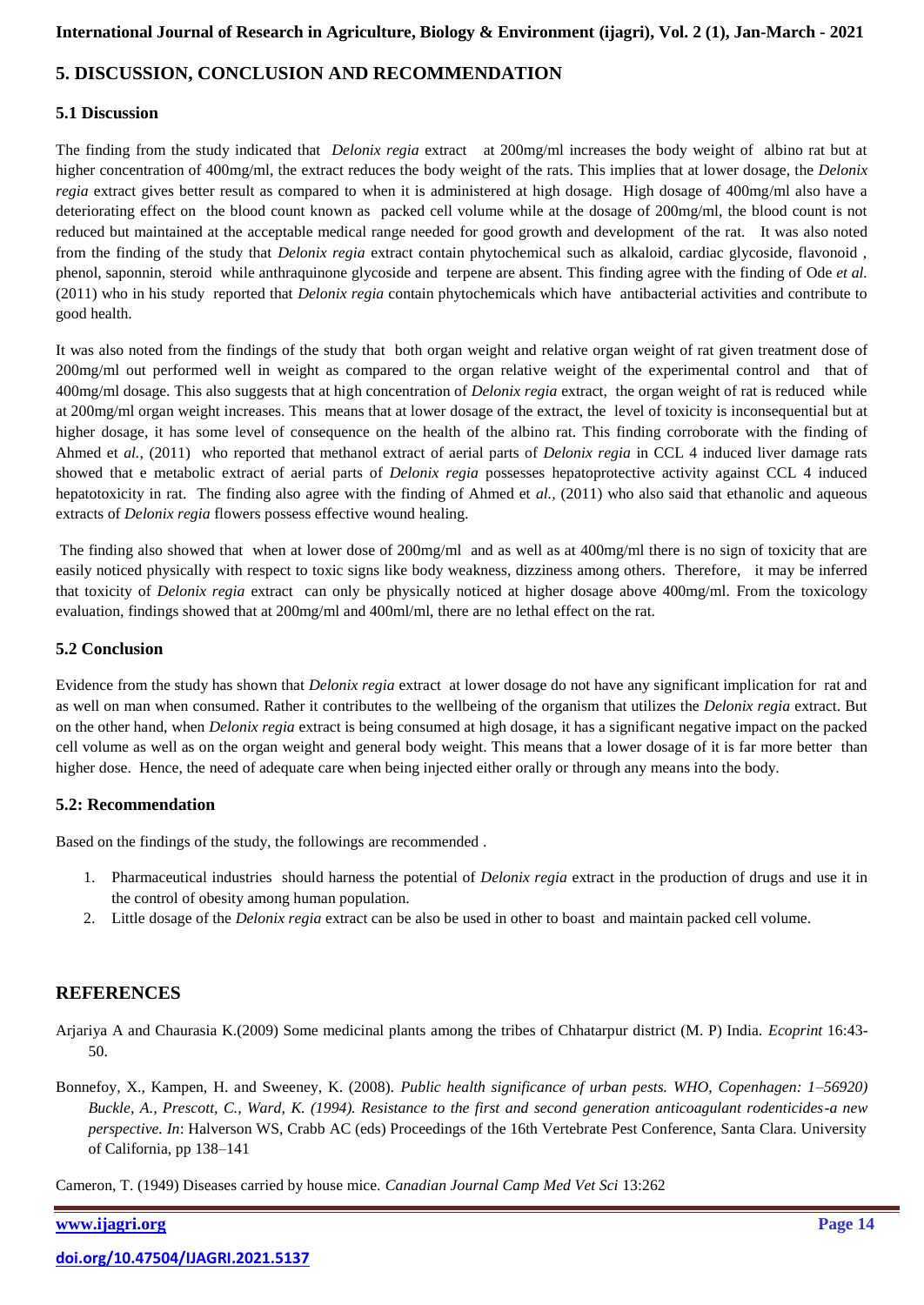- Dubey, N. K Shukla, R. Kumar, A. Singh, P. and. Prakash, B(2011) Global scenario on the application of natural products in integrated pest management programmes," in Natural Products in Plant Pest Management, N. K. Dubey, Ed., CAB International. 1: 1–20.
- Fowler DG.( 2006. ) *Traditional fever remedies*: a list of Zambian plants; p. 18.
- Geduhn, A., Esther, A., Schenke, D., Mattes, H., Jacob, J. (2014). Spatial and temporal exposure patterns in non-target small mammals during brodifacoum rat control. *Sci Total Environ* 496:328–338
- Hadler, M.R. and Buckle, A.P. (1992). *Forty five years of anticoagulant rodenticides—past, present and future trends*. In: Borrecco JE, Marsh RE (eds) Proceedings of the 15th Vertebrate Pest Conference, Newport Beach. University of California, pp 149–155
- Halim, M..A.., Chowdhury, M..S.H.., Wadud, A.I., Uddin ,M.S., Sarker, S.K. and Uddin M.B. (2007). The use of plants in traditional health care practice of the Shaiji community in Southwestern Bangladesh. *Journal of Trop Forest Science* 19:168- 75.
- Kalandakanond- S. Thongsong, S. Daendee, B. Thongsong, and V. Chavananikul(2010), "The efficacy of pure natural repellents on rat responses using circular open field," Thai Journal of Veterinary Medicine, 40(4): 411-418..
- Khare C.P.(2007) (Ed.). *Indian Medicinal Plants-An Illustrated Dictionary. Springer, New York*, USA. p. 205-6.
- Noumi E.and Dibakto T.W.(2000) Medicinal plants used for peptic ulcer in the Bangangte region, Western Cameroon. Fitoterapia 71
- Ode, O.J., Saka, S. and Oladele G..M. (2011). The global relevance of traditional medicine and herbal plants, the nigerian perspective. *International Journals of Applied Biol Pharm Technology* 2:280-9.
- Rahmatullah ,M., Haque, M.R.., Kamrul Islam, S., Jamal F., Anwarul Bashar A.B.M andAhmed,(2010). A Survey on the use of medicinal plants by folk medicinal practitioners in three areas of pirojpur district, bangladesh. *American-Eurasian Journal Sustain Agric* 4:247-59.
- Rekha, D., Tamil, S.S., Bharathidasan, R., Panneerselvam, A., Ilakkiya, R. and Jayapal R. (2013). Study of medicinal plants used from koothanoallur and Marakkadai, Thiruvarur district of Tamil Nadu, India. Hygeia. *Journal of Drugs Med* 5:164-70.
- Singla N. and Babbar B.K.(2010). Rodent damage and infestation in wheat and rice crop field: district wise analysis in Punjab State," *Indian Journal of Ecology*, 37(2): 184-188.
- Singla, L. D., Singla, N., Parshad, V. R., Juyal, P. D. and Sood, K. (2008). "Rodents as reservoir of parasites in India," Integrative Zoology, 3,(1): 21–26.
- Singla, N and Parshad, V. R,(2007) "Antifeeding effects of a neem (Azadirachta indica)-based formulation botanical bird repellent against the house rat (Rattus rattus),‖ *Indian Journal of Agricultural Sciences,* 77,( 8): 502–504.
- Singleton G. R. and Redhead, T. D.(1989). "*House mouse plaguesin," in Mediterranean Landscapes in Australia—Mallee Ecosystems and Their Management*, J. C. Noble and R. A. Bradstock, Eds., CSIRO, Melbourne, Australia. pp. 418–433.
- Singleton, G..R., Belmain, S, Brown, P.R and Hardy B (2010) *Rodent outbreaks:* ecology and impacts. International Rice Research Institute, Los Ban˜os Pp225-238
- Singleton, G..R.., Brown, P.R., Jacob, J., Aplin, K. and Sudarmaji (2007). Unwanted and unintended effects of culling—a case for ecologically-based rodent management. *Integrated Zoology* 2:247–259.
- Tripathi, P.. Dubey, N. K and. Shukla, A. K(2008) "Use of some essential oils as post-harvest botanical fungicides in the management of grey mould of grapes caused by Botrytis cinerea," World *Journal of Microbiology and Biotechnology*, 24,(1): 39–46.
- Zahin, M., Aqil, F., Khan, M.S.A and Ahmad I. (2010). Ethnomedicinal plants derived antibacterials and their prospects, in: Chattopadhyay D. (Ed.), Ethnomedicine: A Source of Complementary Therapeutics. *Research Signpost, Kerala, India.* p. 149-78.